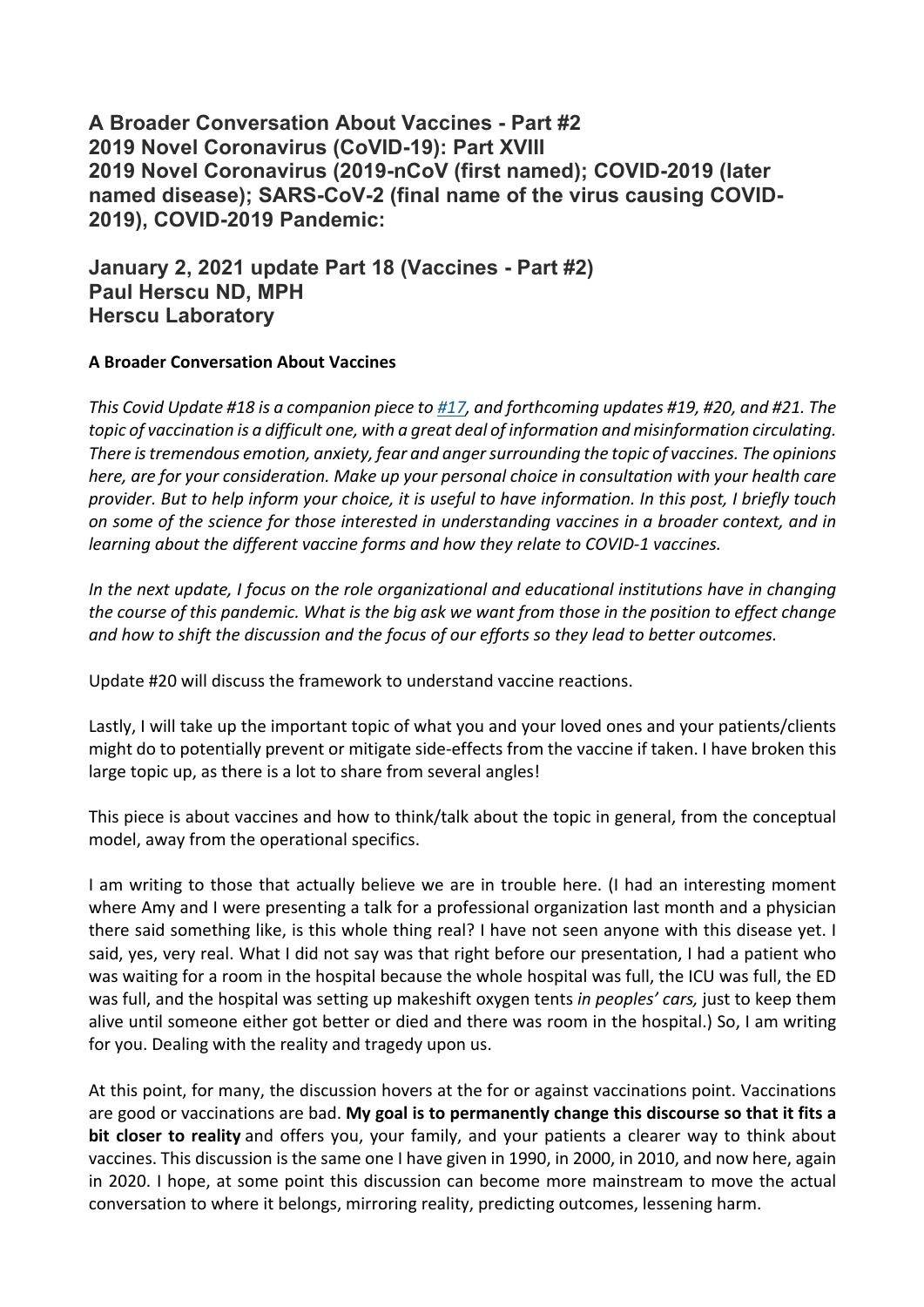### Let's get started.

The first thing we have to bring up is that most people are arguing an issue using 1970s language and the reality of that time. Let's take this and see how quickly we can pull it forward to 2020/2021. Broadly and basically the concept of vaccination is introducing something into the body, let's say for example, an antigen, to produce an immune response, for instance, an antibody. It is much broader than that, but let's just keep it at that conceptual level. I will keep this brief, having followed the evolution of vaccinations for my entire professional career in one form or another, starting with the reading of Lady Montague's accounts and then Edward Jenner's account all the way through today.

I would like to branch this out into two types of vaccines. At this time, there are vaccinations used for *prevention*, but there are also vaccinations used for *treatment*, a topic not often mentioned. The old fight was about immunizing via vaccine, which focuses on *prevention*. Let's put that aside for now. But please realize we are in 2020. The concept has broadened into vaccines, of other sorts, including those used as part of a *treatment*.

The most compelling one here, from the orthodox medical model, are the immunotherapies that are used for cancer *treatment*. Many of them utilize the concept that you either inject an antigen, inject a protein, or inject another substance into the person in order to produce an immune response. The old one of these that led to TNF drugs, etc., some of you may recall, Coley's toxins, is something we have taught about for over three decades.

Some new approaches move beyond that by removing some of the immune cells, and by attaching chimeric antigen receptors (CAR) to T cells from the patient, and then are put back into the patient's body. Those cells find the cancer cells and destroy them. Broadly, these are the CAR-T or TCR therapies, or even the TIL cytokine additions.

Again, please don't write me about how you or your family used this approach and it cured or it was horrible or did nothing. I am just offering an example of another type of 'vaccine' used for *treatment* rather than prevention, to catch us all up to an expanded view of the topic.

Here's the takeaway: cancer therapy used to be limited to surgery, chemotherapy and radiation and now the thinking is more about stimulating the body's own immune system to address cancer cells. Focus here on the conceptual model, that putting something *into* the body so that the body will react in such a way as to create a specific or general immune response to *treat* a particular disease. We might call these by any name you prefer, but you can see the basic concept of vaccination at play.

Relatedly, in the integrative medicine world, 'vaccines' have moved on to **treatment** as well. There are any number of integrative doctors injecting peptides, protein pieces, and other materials into people to elicit a specific immune response, for a variety of diseases. When the political environment is welcoming, they call this a vaccine of sorts and when it is a less popular word, they call it a peptide antigen to elicit an immune response.

There are also those working with upregulating an immune response by use of traditional vaccines. For example, there are many integrative doctors that will inject a typical vaccine, such as yellow fever vaccine, into a person with a disease, say cancer, using the adjuvants in the vaccine to upregulate the immune system to recognize and address cancer cells.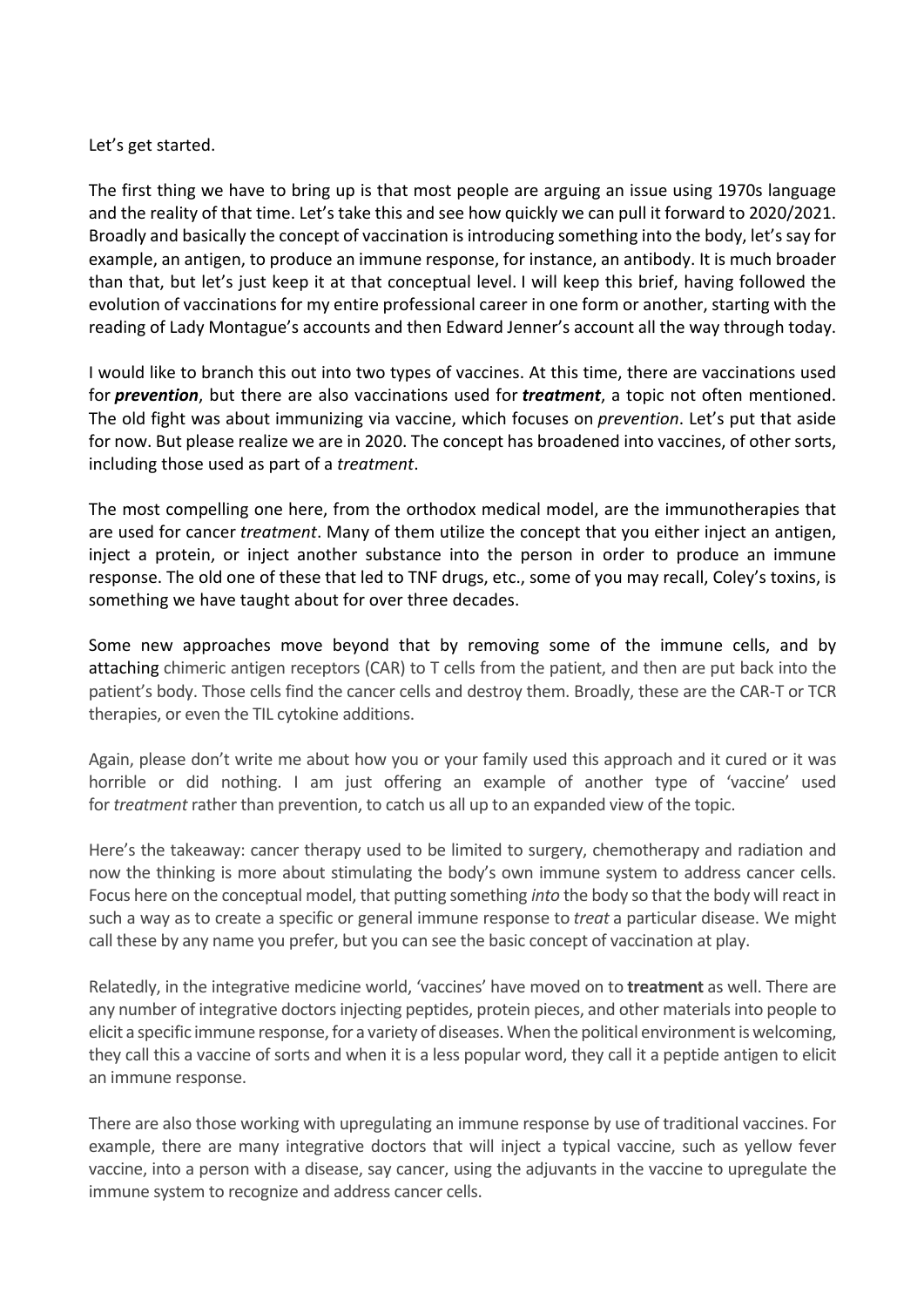There are many, many other examples, but as you can read, the topic of vaccinations is actually a large one, much larger than is often appreciated in the current debate. What to me sounds sort of funny, or sad, is when an integrative doctor that gives a vaccine to *treat* cancer say he is against vaccines for *prevention* of a potentially life threatening disease. It is not logical! Some have a knee-jerk response to words or labels, even when the words represent similar things.

I remember some years ago I was working on a vaccine position paper and there was a great amount of in-fighting in the group. It sounded to me like it all started in the middle of the argument, as if it was picked up from 50 years ago. I tried to make the point that even the folks that were 'pro' vaccines, that their practices which were against these newer cancer *treatments,* were not in keeping with their stated position on vaccine when it came to *prevention*, and some of those that were 'anti' vaccine for prevention were pretty happy with the newer cancer *treatments*. This discordance within a world view, simply due to the term used for the intervention, struck me as odd. After they listened politely, the argument returned. Which was sad to me. And an opportunity for further understanding lost.

# **REGARDING VACCINES FOR COVID-19, in December, 2020/Early January, 2021**

Let me jump into the types of vaccines in general and then in COVID-19.

Different types of vaccines for *prevention.*

1. Nucleic acid, RNA/DNA vaccine. The new technology is designed to be developed in a quick and inexpensive way, and since they are new, no one is completely sure of the full short term or long terms effects. It takes a couple of months to get to clinical trials, and 6 months to get to Phase III trials. The mRNA has you making the antigenic protein within your cell. Your immune system reacts to the protein that your cell made from the mRNA message. At this time, there are about 20 of these in testing phases for COVID-19, from different companies. There are two major forms here, which I describe below. This form is potentially going to become a very dominant form of vaccine into the future for many diseases.

2a. Whole virus LIVE vaccine. Here you take the actual virus, keeping it alive but weakening its pathogenicity, in other words, creating a less pathological form. It keeps on replicating itself for a while which means it lasts longer than a killed form. MMR is like this one. There are a half dozen or so of these being developed for COVID-19. One big problem, theoretically, is that species often want to revert to their more natural form. Follow me here for a bit, from an evolutionary biological point of view, it is important. If you take a highly bred dog and let it run wild, it moves toward, in subsequent generations, a more feral 'wolf-like' appearance. Species do this, moving closer to the wild type variant since that is what nature created, as best adapted to the environment. Well, with live form vaccinations, there is the possibility that the virus might revert back to its stronger pathogenic state. This happens, in fact, and no one debates that this happens. So instead of arguing whether vaccines are 'good' or 'bad', I think it is more useful to talk about how to make this form safer.

2b. Whole virus, but DEAD/INACTIVE vaccine form. Here you take the virus but kill it, instead of weakening it, in order to create an immune response. Some vaccine makers add adjuvants to upregulate the immune response. While it is true that you cannot become sick with *that specific illness* from this form of vaccine, as it is dead, other reactions may occur. There are a half dozen or so of this type being tested for COVID-19.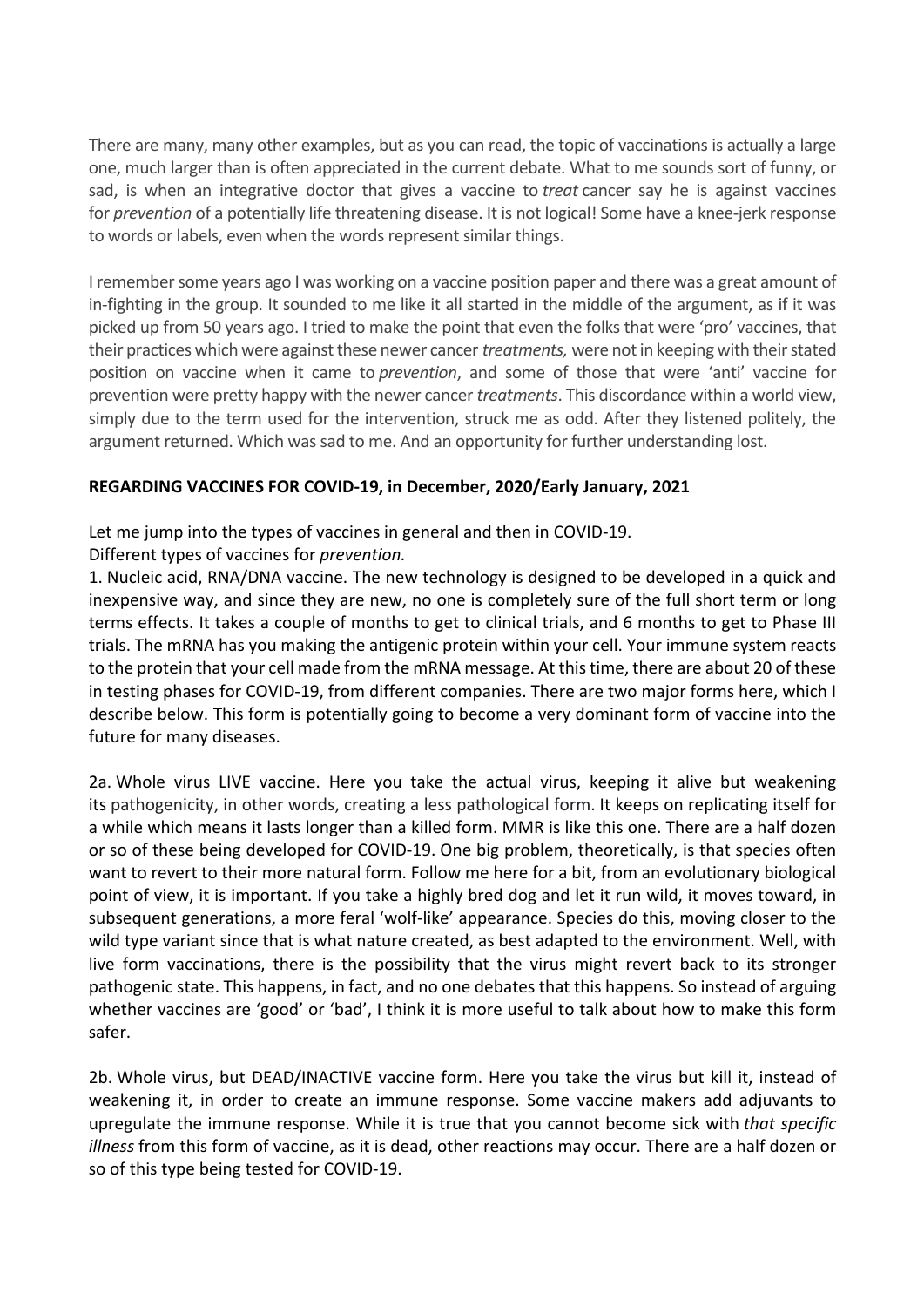3. Viral vector form of vaccines. There are around 20 COVID-19 vaccines of this form in experimental phases. This is a sort on interesting one. Here you use a common, simple, safer virus, like the one producing the common cold, *as a delivery agent* but you add a gene into the virus, and the virus does its usual thing, and it causes you to make a protein in question, for example, a spike protein. The virus keeps going for as long as typical, or you could introduce something else that stops its actions (I do not believe they are doing this yet, but this is clearly a pathway for cancer research, introducing a vector and then with it a 'suicide' gene to stop the process, so that it does not keep going, or stops the target in question. I know it sounds like science fiction, but I imagine this will be pretty common within 15 years or so.)

The main problem with this form is that we are dealing with three living agents, the bug you are trying to protect against, the bug that is the carrier, and you. The bug that is the carrier ideally is a simple one that we typically see and have no problem with. But if we typically see it, then we may well have antibodies to it already. And if we have antibodies to it, then when you undergo this vaccine form, it might be that your own immune system inactivates the carrier virus before it has a chance to deliver the gene of interest. There are all sorts of go-arounds here, but I thought I would highlight this.

4. Protein subunits vaccines are made from the surface of the pathogenic bug in question, like the spike protein of SARS-CoV-2, which you can upregulate by adding adjuvants. Here we have about 30 COVID-19 contenders in experimental phases. Again, you will not get the disease from this, even though it is up to your immune system to react to this protein or protein/adjuvant.

### **COVID-19 Vaccines**

With COVID-19, we have the RNA/DNA option for now, as described above, and specifically the mRNA form delivering different parts of the SARS-CoV-2 antigen. The mRNA is not very stable, so you have to keep it at very low temperatures. Also, you have to somehow 'wrap' it up in a fatty coat, if you will. (Here there are issues, as for example the poly ethylene glycol that is included, which some people have a severe anaphylactic allergy to, which is known and clearly articulated.)

At this moment, in early January, 2021, the mode of administration is by injection, though my informed prediction is that in 6 months, an inhaled version will be added as a delivery system. As described above, the RNA causes your cell to produce this antigen, for now the one chosen is the spike protein, and then this is moved to the cell surface, at which point your immune system perceives the protein and starts producing antibodies to it.

The hope is, and what was borne out in clinical trials, is that the antibodies *keep you from getting severe illness* if you contract SARS-CoV-2, preventing patients from experiencing precipitous decline and leading to time in the ICU or worse. In a sense, your immune system has been primed to address the virus. Put another way, when you get sick, it takes time for your immune system to recognize that there is a problem, to identify the problem, and to then react appropriately to the problem. That valuable time allows the virus to replicate taking over more and more cells. If you could have get a head start so your body more quickly identifies a problem and reacts to it, then there is less virus to have to deal with in the body. That is how it is supposed to work.

Please note that I personally believe what is currently in these vaccines, is as stated by the manufacturers. In other words, I do **not** believe that they have added substances to control you, to track you, to kill you, to make you infertile, to control your thoughts, to add a kill switch to your life.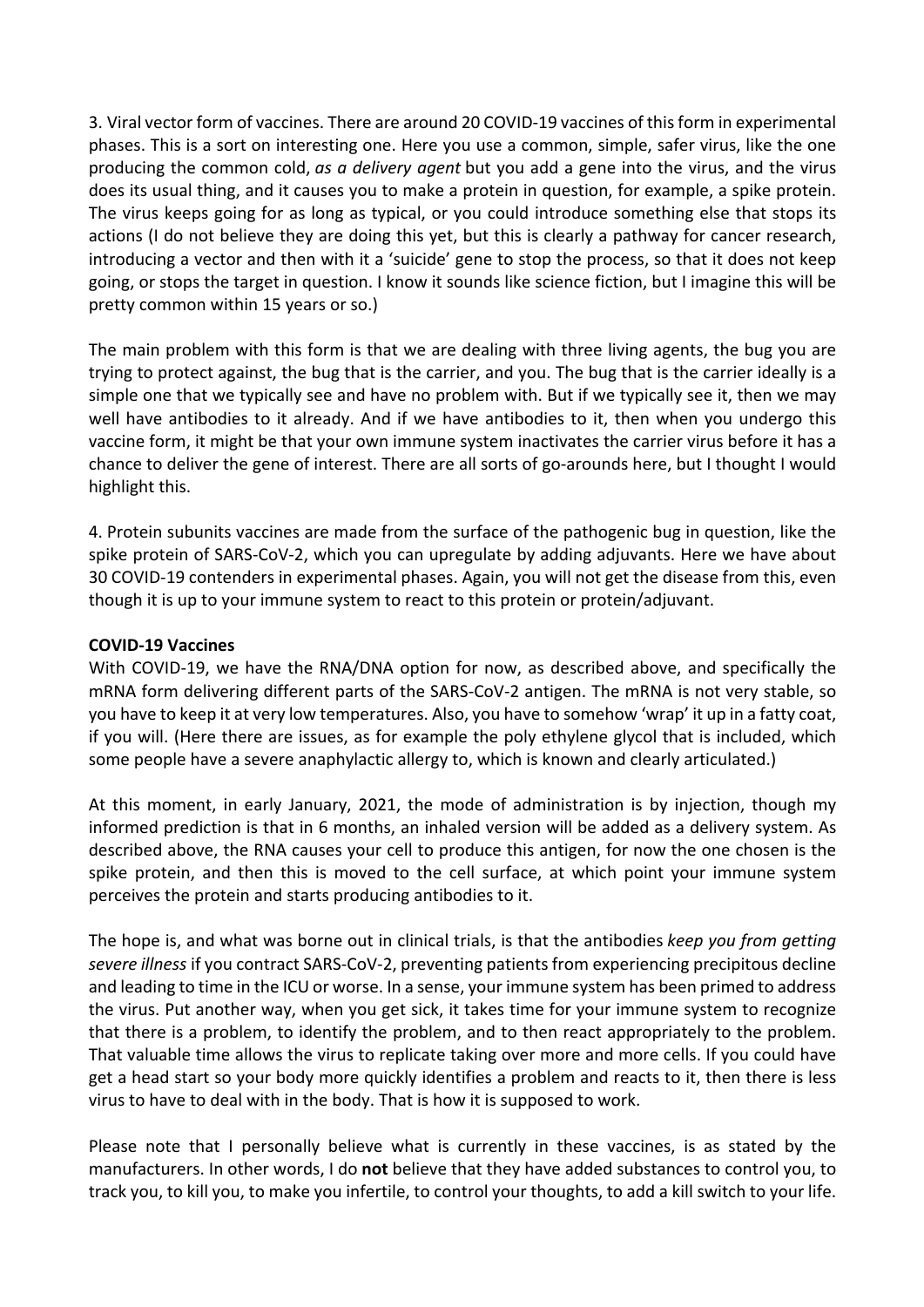I know you might think that these are preposterous things for me to mention, but I have had people from the left and the right, conservatives and liberals both, tell me all of the above and more. I will not further describe or discuss any conspiracy theory, since they are both unproductive and unending. What can I say? There is a lot of confusing information out there.

Really, for me, this is an example of worrying about the wrong thing. There are things to absolutely be concerned about with vaccines, but worrying about something completely unrelated takes and keeps your focus off the main issues such as described below. My personal suggestion to anyone worrying about what is in a vaccine, take a sample and see what is in it. The chemistry is not that difficult to investigate, and really should not cost that much to do. Form a group, test the chemistry in the vaccine, describe what you find and move on.

## **Concerns with the mRNA**

Moving on here. There are two potential forms here when speaking about mRNA; a **non-replicating form** of mRNA vaccine and the **self-replicating form** of mRNA.

The **non-replicating** form is what we now have as the approved vaccine. It is the kind you inject into the body, the body takes up the mRNA, it goes into the cell, causes the cells own production line to make the protein in question. And then eventually the job of these mRNA is done, they get used up, destroyed. To keep this from occurring *too* quickly or having too many unintended consequences, they sort of chemically 'freeze' the shape of the mRNA, and then coat the whole thing in a lipid substance, as mentioned above. It is kept from denaturing by storing at low temperatures. The Moderna and Pfizer version of the vaccine use similar mRNA code for the whole spike protein and similar lipid coat technology. I imagine in the future this whole form will be modified to make the vaccine more shelf stable. They may also modify the target, as for example, target for a part of the spike protein instead of the whole, or target for the spike protein plus another part for better specificity, but that is a future engineering challenge and keeps the same overall concept of this type of vaccine. More on this below.

The **self-replicating** type is an up and coming vaccine not approved yet. It would be the next version of these mRNA vaccines, where you create the system by which the mRNA keeps replicating itself inside the person, and therefore can last for an indefinite amount of time, continually producing more and more protein, before it is processed itself and ceases to be active.

I have grave concerns here. At this time, late December 2020/early January 2021, I really do worry about this. We have not seen what mRNA vaccines looks like in the real world. I mean what really happens over a large population, in different subgroups, over a span of months? But at least it is over sooner rather than later with the injection, in this first phase of vaccines. However, the **selfreplicating form** would keep going for a while in the body, and that seems unnecessarily dangerous at this time. Put another way, if there is a problem with this whole mRNA concept then let's have at first the type that starts the immune response, ends its work and the immune system is prepared.

Having the mRNA go on and on indefinitely, as in the **self-replicating types**, seems like an unnecessary risk. At least for the first few years, until we have more answers from the epidemiology associated with this vaccine type. If I could make a VERY STRONG recommendation, it would be for the different medical societies to put the brakes on this form until we know more about the shortacting form. As an integrative medical society, this seems reasonable, and logical, and not at all